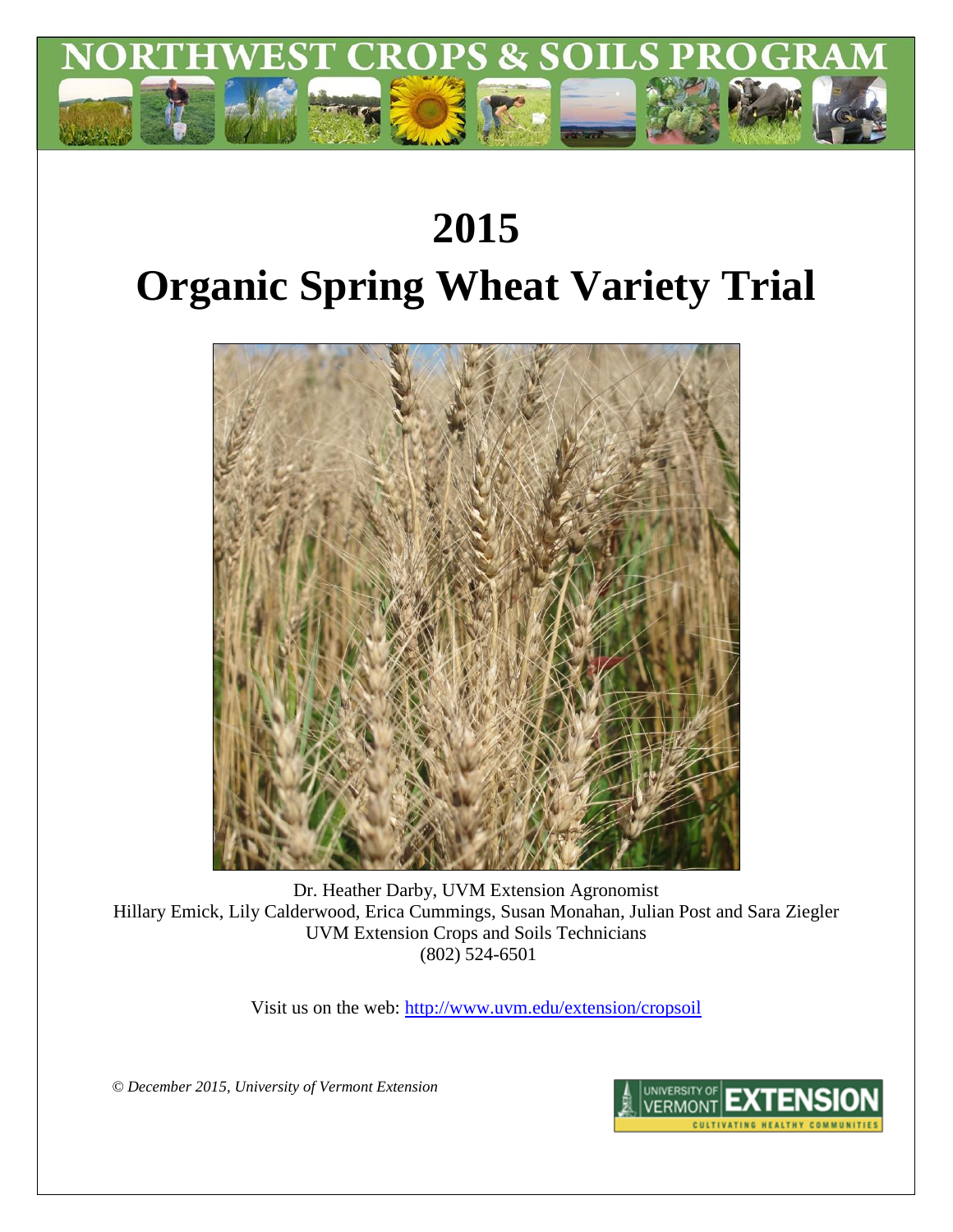#### **2015 ORGANIC SPRING WHEAT VARIETY TRIAL**

Dr. Heather Darby, University of Vermont Extension [Heather.Darby\[at\]uvm.edu](mailto:Heather.Darby@uvm.edu)

In 2015, the University of Vermont Extension Northwest Crops and Soils Program evaluated twelve hard red spring wheat to determine which varieties thrive in organic production systems. The trial was established at the Borderview Research Farm in Alburgh, Vermont. Several varieties that did not perform well in previous trial years were eliminated from the 2015 variety trial. Newly released varieties were also sought for evaluation.

## **MATERIALS AND METHODS**

The experimental plot design was a randomized complete block with four replications. Spring wheat varieties evaluated and their sources are listed in Table 1.

| <b>Spring wheat</b><br>varieties | <b>Type</b> | Origin<br>and release year | <b>Seed</b><br>source             |  |  |
|----------------------------------|-------------|----------------------------|-----------------------------------|--|--|
| <b>AC</b> Walton                 | <b>HR</b>   | AAFC, PEI, 1995            | 2012 saved trial seed, VT         |  |  |
| Faller                           | HR.         | <b>NDAES, 2007</b>         | Albert Lea Seed House, MN         |  |  |
| Forefront                        | <b>HR</b>   | <b>SDAES, 2012</b>         | South Dakota State University, SD |  |  |
| Glenn                            | <b>HR</b>   | <b>NDAES, 2005</b>         | Albert Lea Seed, MN               |  |  |
| Magog                            | <b>HR</b>   | Semican Inc.               | Semican Atlantic Inc., Canada     |  |  |
| Prevail                          | <b>HR</b>   | <b>SDAES, 2014</b>         | South Dakota State University, SD |  |  |
| Prosper                          | <b>HR</b>   | NDAES & MAES, 2012         | Albert Lea Seed, MN               |  |  |
| <b>RB07</b>                      | <b>HR</b>   | <b>MAES, 2007</b>          | Minnesota Foundation Seed         |  |  |
| Sy Rowyn                         | <b>HR</b>   | Syngenta Seeds Inc., 2013  | 2013 saved trial seed, VT         |  |  |
| Sy Soren                         | <b>HR</b>   | Agripro Syngenta, 2011     | Albert Lea Seed House, MN         |  |  |
| Tom                              | <b>HR</b>   | <b>MAES, 2008</b>          | 2012 saved trial seed, VT         |  |  |
| Yorkton                          | <b>HR</b>   | Western Canada, 2013       | Semican, Canada                   |  |  |

#### **Table 1. Twelve spring wheat varieties trialed in Alburgh, VT.**

Abbreviations:  $AAFC = Agriculture$  and Agri-Food Canada,  $HR = hard$  red wheat,  $MAES = Minnesota$ Agricultural Experiment Station, NDAES = North Dakota Agricultural Experiment Station, NPSAS = Northern Plains Sustainable Agriculture Society, PEI = Prince Edward Island, SDAES = South Dakota Agricultural Experiment Station, NDSU = North Dakota State University.

The seedbed at the Alburgh location was prepared by conventional tillage methods. All plots were managed with practices similar to those used by producers in the surrounding areas (Table 2). The previous crop planted at the site was a forage summer annual. In April 2015, the field was disked and spike tooth harrowed to prepare for planting. The plots were seeded with a Great Plains NT60 Cone Seeder on 19-Apr at a seeding rate of 125 lbs  $ac^{-1}$  (Image 1). Plot size was 5'x 20'.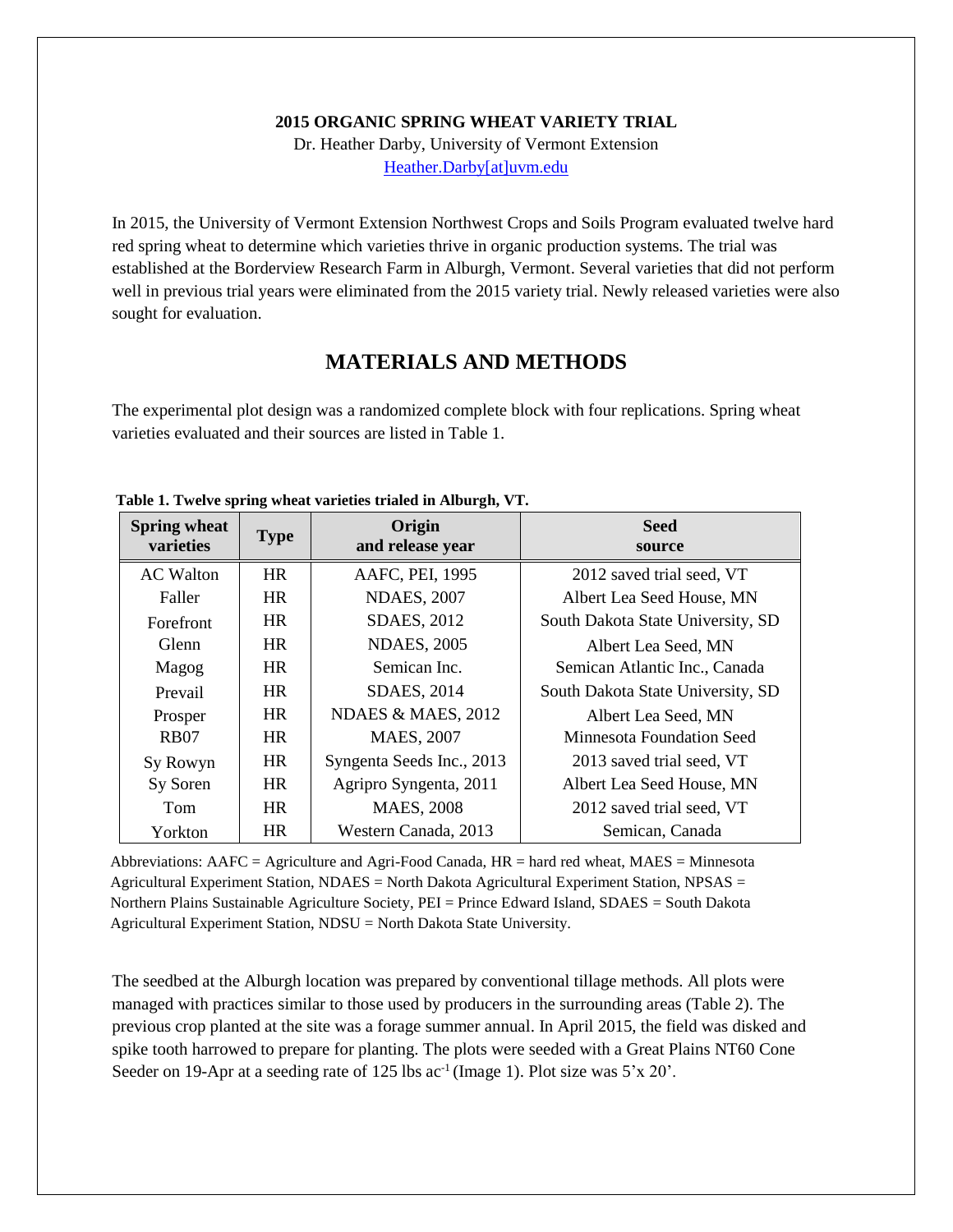| <b>Trial Information</b>      | Spring wheat variety trial      |  |  |  |
|-------------------------------|---------------------------------|--|--|--|
| Location                      | <b>Borderview Research Farm</b> |  |  |  |
|                               | Alburgh, VT                     |  |  |  |
| Soil type                     | Benson rocky silt loam          |  |  |  |
| <b>Previous crop</b>          | Summer annuals                  |  |  |  |
| Row spacing (in)              | 6                               |  |  |  |
| Seeding rate (lbs $ac^{-1}$ ) | 125                             |  |  |  |
| <b>Replicates</b>             |                                 |  |  |  |
| <b>Planting date</b>          | $19-Apr$                        |  |  |  |
| Harvest date                  | $3-Aug$                         |  |  |  |
| Harvest area (ft)             | $5 \times 20$                   |  |  |  |
| <b>Tillage operations</b>     | Fall plow, spring disk & spike  |  |  |  |
|                               | tooth harrow                    |  |  |  |

**Table 2. General plot management of the spring wheat trial, 2015.**

In May, wheat populations were determined by taking three one-foot counts per plot. Flowering dates of the wheat were recorded when at least 50% of the spikes were in bloom. Throughout the growing season, other pertinent observations such as disease and wheat development were recorded. Disease incidence was noted.

Grain plots were harvested with an Almaco SPC50 plot combine on 3-Aug, the harvest area was 5' x 20' (Image 2). Prior to harvest, plant heights were measured excluding the awns. A visual estimate of the percentage of lodged plants and the severity of lodging was recorded based on a visual rating with a  $0 - 5$ scale, where 0 indicates no lodging and 5 indicates severe lodging and a complete crop loss. In addition,

grain moisture, test weight, and yield were calculated.

Following harvest, seed was cleaned with a small Clipper cleaner (A.T. Ferrell, Bluffton, IN). An approximate one pound subsample was collected to determine quality. Quality measurements included standard testing parameters used by commercial mills. Test weight was measured by the weighing of a known volume of grain. Generally the heavier the wheat is per bushel, the higher baking quality. The acceptable test weight for bread wheat is 56-60 lbs per bushel. Once test weight was determined, the samples were then ground into flour using the Perten LM3100 Laboratory Mill. At this time flour was evaluated



**Image 1. Seeding spring wheat variety trial, Alburgh, VT, 2015.**

for its protein content, falling number, and mycotoxin levels. Grains were analyzed for protein content using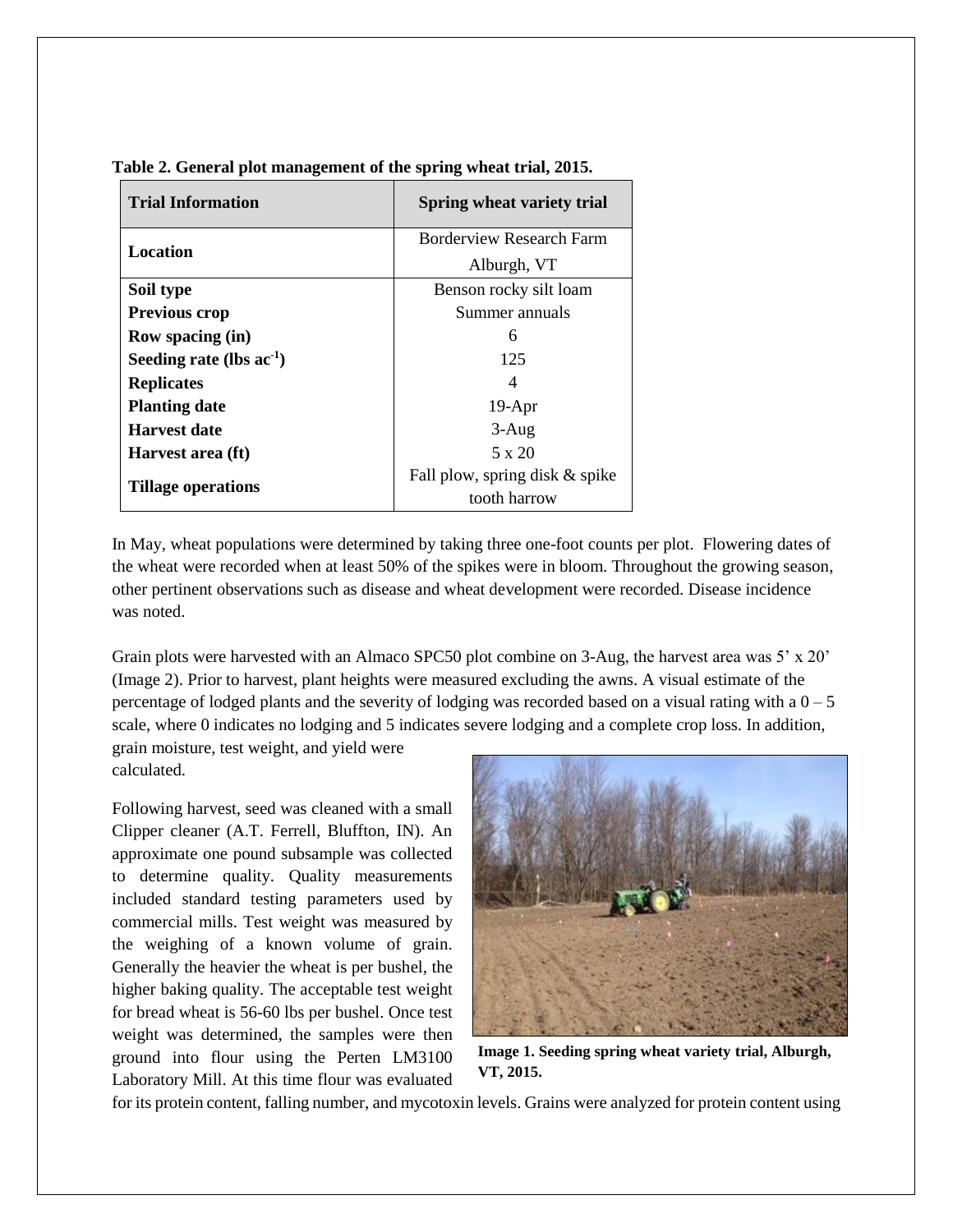

**Image 2. Spring wheat variety trial harvest, Alburgh, VT.**

the Perten Inframatic 8600 Flour Analyzer. Grain protein affects gluten strength and loaf volume. Most commercial mills target 12-15% protein. Protein was calculated on a 12% moisture and 14% moisture basis. The determination of falling number (AACC Method 56-81B, AACC Intl., 2000) was measured on the Perten FN 1500 Falling Number Machine. The falling number is related to the level of sprout damage that has occurred in the grain. It is measured by the time it takes, in seconds, for a stirrer to fall through a slurry of flour and water to the bottom of the tube. Falling numbers greater than 350 indicate low enzymatic activity and sound quality wheat. A falling number lower than 200 indicates high enzymatic activity

and poor quality wheat. Deoxynivalenol (DON) analysis was analyzed using Veratox DON 5/5 Quantitative test from the NEOGEN Corp. This test has a detection range of 0.5 to 5 ppm. Samples with DON values greater than 1 ppm are considered unsuitable for human consumption.

All data was analyzed using a mixed model analysis where replicates were considered random effects. The LSD procedure was used to separate cultivar means when the F-test was significant ( $P < 0.10$ ). There were significant differences among the two locations for most parameters and therefore data from each location is reported independently.

Variations in yield and quality can occur because of variations in genetics, soil, weather, and other growing conditions. Statistical analysis makes it possible to determine whether a difference among varieties is real or whether it might have occurred due to other variations in the field. At the bottom of each table a LSD value is presented for each variable (e.g. yield). Least Significant Differences at the 10% level of probability are shown. Where the difference between two varieties within a column is equal to or greater than the LSD value at the bottom of the column, you can be sure in 9 out of 10 chances that there is a real difference between the two varieties. In the example below, variety A is significantly different from variety C, but not from variety B. The difference between A and B is equal to 725, which is less than the LSD value of 889. This means that these varieties did not differ in yield. The difference between A and C is equal to 1454, which is greater than the LSD value of 889. This means that the yields of these varieties were significantly different from one another. The asterisk indicates that variety B was not significantly lower than the top yielding variety.

| <b>Variety</b> | Yield |
|----------------|-------|
| A              | 3161  |
| B              | 3886* |
| C              | 4615* |
| <b>LSD</b>     | 889   |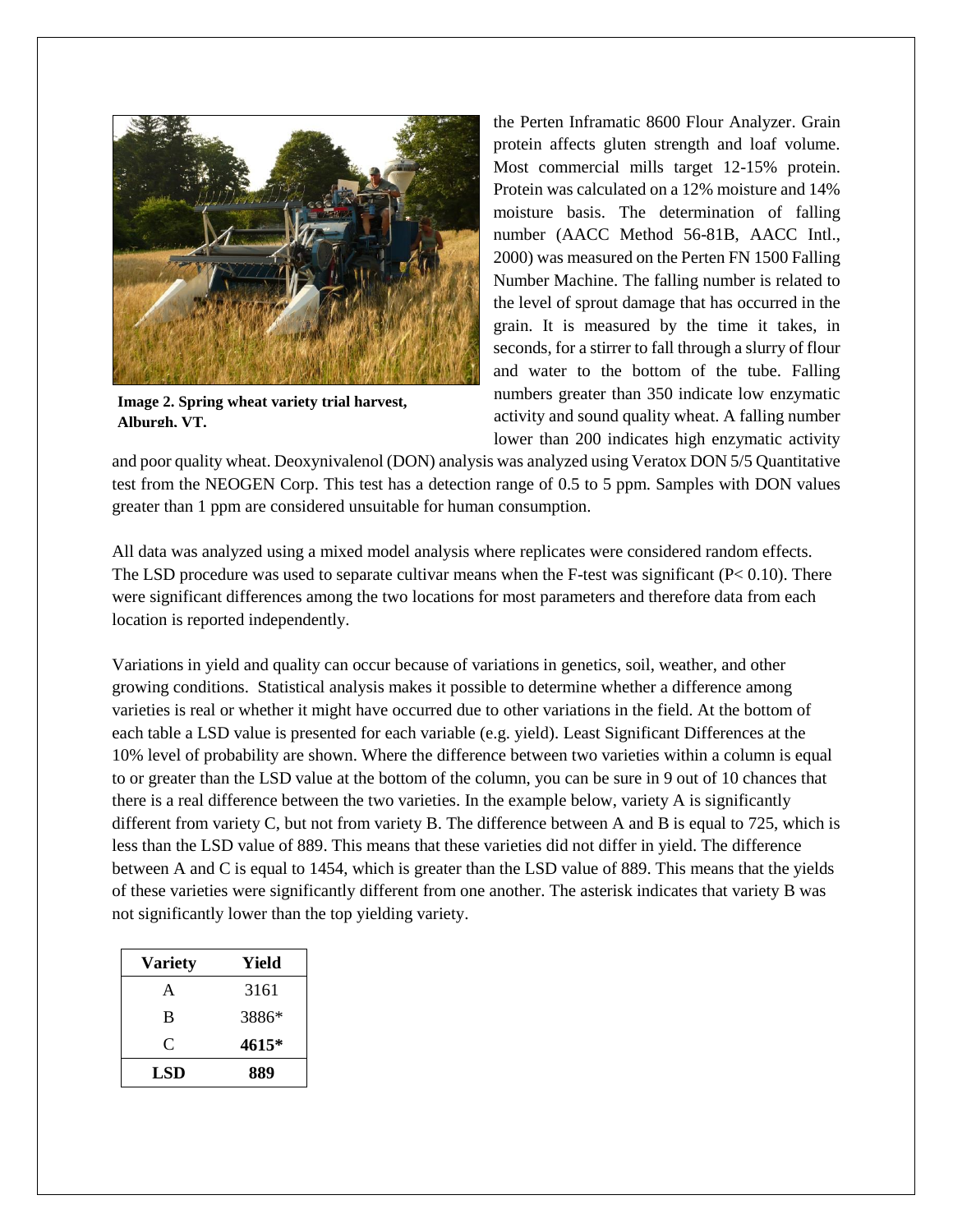# **RESULTS AND DISCUSSION**

Seasonal precipitation and temperature recorded at Borderview Research Farm in Alburgh are displayed in Table 3. The growing season this year was marked by lower than normal temperatures in April and June and higher than average temperatures in May. There was lower than normal rainfall throughout the growing season (Apr-June) with the exception of heavy rain in June. From April to July, there was an accumulation of 3408 Growing Degree Days (GDDs) in Alburgh, which is 56 GDDs above the 30 year average.

| 1 après : 1 cmperature anu precipitation banniait, for filologue et 1 septembre |         |         |       |         |  |  |  |  |
|---------------------------------------------------------------------------------|---------|---------|-------|---------|--|--|--|--|
| Alburgh, VT                                                                     | April   | May     | June  | July    |  |  |  |  |
| Average temperature $(^{\circ}F)$                                               | 43.4    | 61.9    | 63.1  | 70.0    |  |  |  |  |
| Departure from normal                                                           | $-1.4$  | 5.5     |       | $-0.6$  |  |  |  |  |
|                                                                                 |         |         |       |         |  |  |  |  |
| Precipitation (inches)                                                          | 0.09    | 1.94    | 6.42  | 1.45    |  |  |  |  |
| Departure from normal                                                           | $-2.73$ | $-1.51$ | 2.73  | $-2.70$ |  |  |  |  |
|                                                                                 |         |         |       |         |  |  |  |  |
| Growing Degree Days (base 32°F)                                                 | 352     | 930     | 938   | 1188    |  |  |  |  |
| Departure from normal                                                           | $-32$   | 174     | $-76$ | $-10$   |  |  |  |  |

**Table 3. Temperature and precipitation summary for Alburgh, VT, 2015.**

Based on weather data from a Davis Instruments Vantage Pro2 with WeatherLink data logger. Historical averages are for 30 years of NOAA data (1981-2010) from Burlington, VT.

#### **Spring Wheat Growth and Development:**

During the 2015 growing season, several observations and measurements were recorded on spring wheat development. All varieties were in full bloom by 24-Jun. There was minimal bird damage and no lodging was observed (data not shown). In general, there was less disease and greater insect damage observed than in previous years.

Thrips are small insects with fringed wings that feed on a variety of plants by puncturing the cells and sucking up the contents. Damage caused by thrips includes discoloration and leaf scarring reduced growth of the plant, and they can also act as a disease vector. Thrips were observed on all varieties and in more than 75% of plots.

Mites were observed on eleven out of twelve varieties. Mites were not observed on the variety AC Walton. Mites are very small arthopods that feed on the sap of leaves of wheat and other grain crops. Leaves affected by mites may appear yellowish or silvery in early stages of infestation and later take on a scorched appearance. Injury caused by mites can result in stunted plants.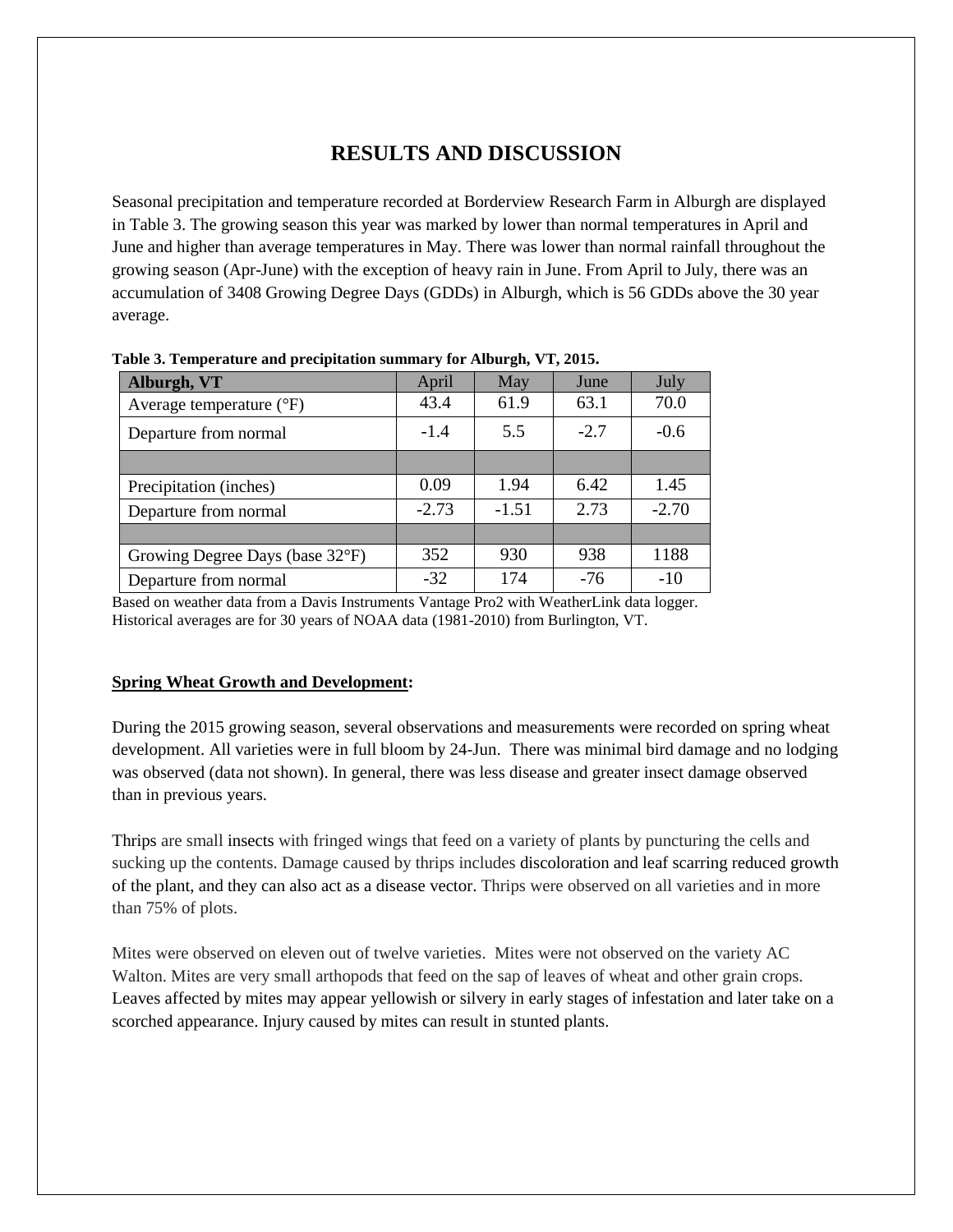Cereal leaf beetles were observed on four varieties including Forefront, Glenn, Magog and Sy Rowyn. Cereal leaf beetle is an invasive species native to Europe that was accidentally introduced to the U.S. in the 1960's. The larvae of the beetle can cause significant damage to grain crops.

Foliar diseases reduce photosynthetic leaf area, use nutrients, and increase respiration and transpiration within colonized host tissues. The diseased plant typically exhibits reduced vigor, growth and seed fill. The earlier occurrence, greater degree of host susceptibility, and longer duration of conditions favorable for disease development will increase the yield loss. In previous years, several foliar diseases were observed during wheat development, including powdery mildew (*Erysiphe graminis f. sp. Tritici*) and loose smut (caused by the fungus *Ustilago tritici*). Loose smut and powdery mildew were not observed on any varieties in the 2015 trials. Tan spot is a foliar disease caused by the fungus *Pyrenophora tritici-repentis.* Tan spot can reduce both yield and test weight. Tan spot was observed on seven of the twelve varieties: AC Walton, Magog, Prevail, Sy Rowyn, Sy Soren, Tom and Yorkton.

In the Northeast, *Fusarium* head blight (FHB) is predominantly caused by the species *Fusarium graminearum*. This disease is very destructive and causes yield loss, low test weights, low seed germination and contamination of grain with mycotoxins. A vomitoxin called deoxynivalenol (DON) is considered the primary mycotoxin associated with FHB. The spores are usually transported by air currents and can infect

plants at flowering through grain fill. Eating contaminated grain greater than 1ppm poses a health risk to both humans and livestock. In the 2014 trial, thirteen of the 19 varieties displayed bleached grain heads which is associated with the presence of *Fusarium* head blight. Bleached heads were not observed in any varieties in the 2015 trial. However, DON levels (Table 6, Figure 3) were not lower than in previous years.

Plant populations were significantly different between varieties (Table 4). The variety with the highest plant population per square meter was RB07, 379  $m^2$ , and Sy Rowyn had the lowest plant population at 258 m<sup>2</sup>. Plant heights were significantly different among varieties. The mean plant height was 29.7 inches. The Yorkton variety was the tallest variety measuring 35.6 inches. Other tall varieties included: Magog (35.5 in.), AC Walton (33.6 in.), and Tom (32.0 in.). Many organic farmers prefer to grow varieties that are tall as they generally have better weed suppressive capabilities.

## **Table 4. Plant populations and heights of the 12 spring wheat varieties trialed, Alburgh, VT, 2015**

| <b>Variety</b>   | <b>Plant</b><br>population | <b>Plant</b><br>height |  |  |
|------------------|----------------------------|------------------------|--|--|
|                  | m <sup>2</sup>             | inches                 |  |  |
| <b>AC Walton</b> | $291*$                     | $33.6*$                |  |  |
| Faller           | $285*$                     | 26.3                   |  |  |
| Forefront        | $328*$                     | 28.2                   |  |  |
| Glenn            | $307*$                     | 30.0                   |  |  |
| Magog            | $355*$                     | $35.5^*$               |  |  |
| Prevail          | $294*$                     | 27.9                   |  |  |
| <b>RB07</b>      | 379                        | 26.1                   |  |  |
| Prosper          | 278                        | 29.0                   |  |  |
| Sy Rowyn         | 258                        | 27.3                   |  |  |
| Sy Soren         | $307*$                     | 25.4                   |  |  |
| Tom              | $309*$                     | $32.0*$                |  |  |
| Yorkton          | 264                        | 35.6                   |  |  |
| LSD(0.10)        | 94                         | 3.72                   |  |  |
| Trial Mean       | 305                        | 29.7                   |  |  |

## **Spring Wheat Yields and Quality:**

Varieties differed significantly in yield and quality (Table 5 and 6). The mean yield was 1253 lbs ac<sup>-1</sup>. The 2015 yields were lower than in previous years of the variety trial. (Figure 1).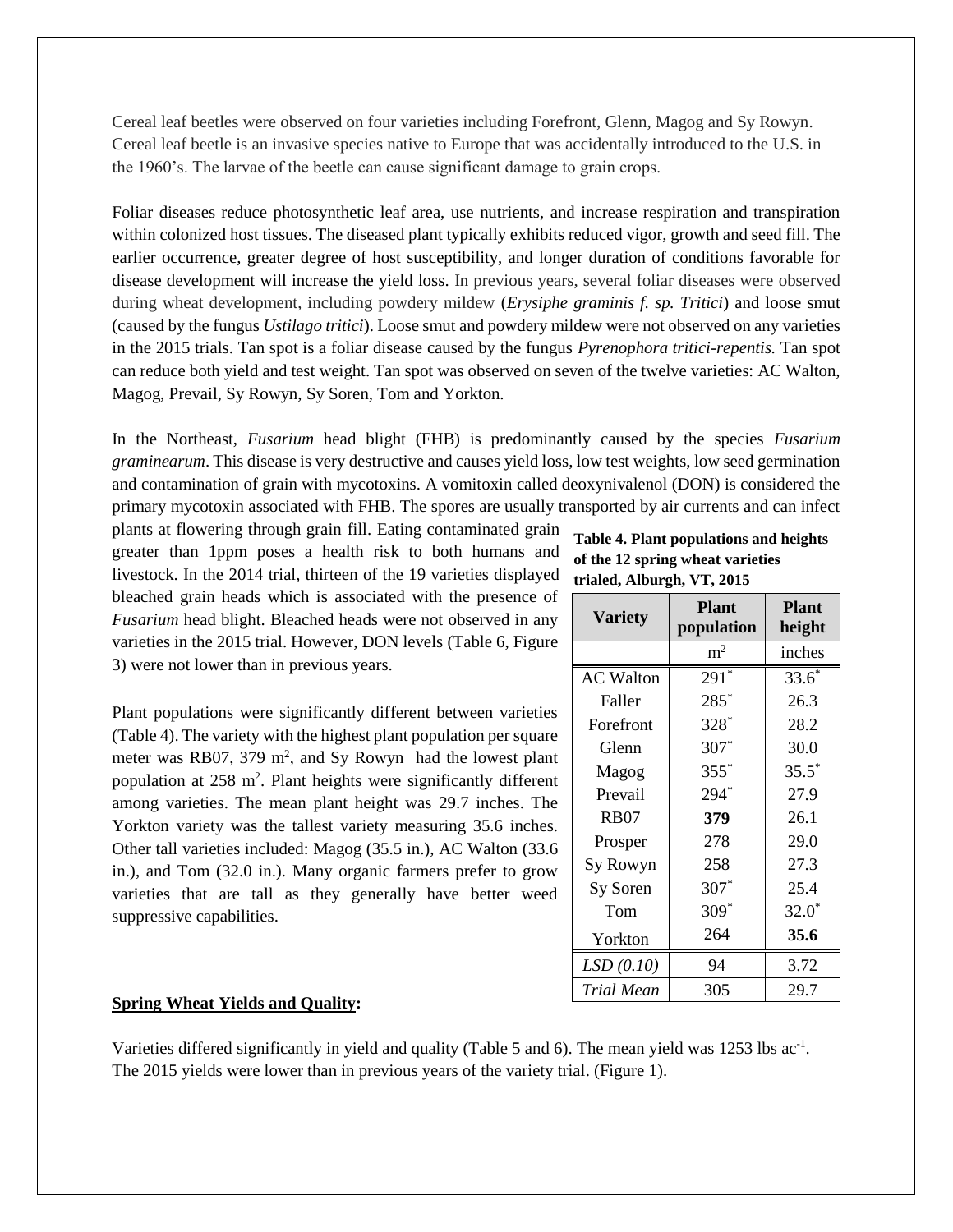

**Figure 1. Spring wheat variety trials mean yield comparison for 2012-2015, Alburgh, VT**.

The highest yielding variety was AC Walton (1841 lbs ac<sup>-1</sup>) (Table 5 and Figure 2). Other top yielding varieties include Magog and Tom. The lowest yielding variety was RB07 (829 lbs ac<sup>-1</sup>). The variety with the lowest moisture at the time of harvest was Magog (10.6%). All varieties had reached an optimal grain storage moisture of 14% or less by harvest.

| Table 5. Harvest data of the 12 spring wheat | Table 6. Quali |
|----------------------------------------------|----------------|
| varieties, Alburgh, VT.                      | Alburgh, VT.   |
|                                              |                |

| <b>Variety</b>   | <b>Yield</b><br>@13.5%<br>moisture | <b>Harvest</b><br>moisture | <b>Test</b><br>weight | <b>Variety</b>   | <b>Crude</b><br>protein<br>@ 12%<br>moisture | <b>Crude</b><br>protein<br>@ 14%<br>moisture | Fallin<br>numb<br>@ 14 <sup>o</sup><br>moistu |
|------------------|------------------------------------|----------------------------|-----------------------|------------------|----------------------------------------------|----------------------------------------------|-----------------------------------------------|
|                  | $lbs$ ac <sup>-1</sup>             | %                          | $lbs$ bu $^{-1}$      |                  | %                                            | %                                            | secono                                        |
| <b>AC Walton</b> | 1841                               | 12.6                       | 55.8                  | <b>AC Walton</b> | 11.9                                         | 11.6                                         | $312*$                                        |
| Faller           | 933                                | $11.6*$                    | 58.1                  | Faller           | 11.0                                         | 10.8                                         | 328*                                          |
| Forefront        | 958                                | 12.6                       | 57.5                  | Forefront        | $12.9^*$                                     | $12.8*$                                      | 352                                           |
| Glenn            | 1099                               | $11.0*$                    | 58.9*                 | Glenn            | 11.6                                         | 11.3                                         | $325*$                                        |
| Magog            | $1670*$                            | 10.6                       | 58.0                  | Magog            | $12.1*$                                      | 11.8                                         | $293*$                                        |
| Prevail          | 1163                               | $11.0*$                    | 58.4                  | Prevail          | 13.4                                         | 13.3                                         | 286                                           |
| <b>RB07</b>      | 829                                | $11.3*$                    | $59.3*$               | <b>RB07</b>      | $12.8*$                                      | $12.6*$                                      | $332*$                                        |
| Prosper          | 1265                               | 13.5                       | 57.8                  | Prosper          | 11.5                                         | 11.2                                         | $294*$                                        |
| Sy Rowyn         | 1160                               | 12.7                       | 57.3                  | Sy Rowyn         | $12.4*$                                      | $12.1*$                                      | $291*$                                        |
| Sy Soren         | 1235                               | $11.1*$                    | 58.9*                 | Sy Soren         | 11.5                                         | 11.3                                         | $327*$                                        |
| Tom              | 1599*                              | 12.7                       | 60.1                  | Tom              | $12.2^*$                                     | $11.9*$                                      | 272                                           |
| Yorkton          | 1323                               | $10.9*$                    | 56.9                  | Yorkton          | $12.1*$                                      | 11.8                                         | $295*$                                        |
| LSD(0.10)        | 314                                | 1.8                        | 1.27                  | LSD(0.10)        | 1.39                                         | 0.70                                         | 63.3                                          |
| Trial Mean       | 1253                               | 11.8                       | 58.1                  | Trial Mean       | 12.1                                         | 11.9                                         | 309                                           |

| Table 5. Harvest data of the 12 spring wheat | Table 6. Quality results of the 12 spring wheat varieties, |
|----------------------------------------------|------------------------------------------------------------|
| varieties, Alburgh, VT.                      | Alburgh, VT.                                               |

| <b>Variety</b>    | <b>Yield</b><br>@13.5%<br>moisture | <b>Harvest</b><br>moisture | <b>Test</b><br>weight  | <b>Variety</b>    | <b>Crude</b><br>protein<br>@ 12%<br>moisture | <b>Crude</b><br>protein<br>@ 14%<br>moisture | <b>Falling</b><br>number<br>@ 14%<br>moisture | <b>DON</b> |
|-------------------|------------------------------------|----------------------------|------------------------|-------------------|----------------------------------------------|----------------------------------------------|-----------------------------------------------|------------|
|                   | $lbs$ $ac^{-1}$                    | $\%$                       | $lbs$ bu <sup>-1</sup> |                   | $\%$                                         | %                                            | seconds                                       | ppm        |
| <b>AC Walton</b>  | 1841                               | 12.6                       | 55.8                   | <b>AC Walton</b>  | 11.9                                         | 11.6                                         | $312*$                                        | $2.10*$    |
| Faller            | 933                                | $11.6*$                    | 58.1                   | Faller            | 11.0                                         | 10.8                                         | $328*$                                        | $2.55*$    |
| Forefront         | 958                                | 12.6                       | 57.5                   | Forefront         | $12.9^*$                                     | $12.8*$                                      | 352                                           | $2.20*$    |
| Glenn             | 1099                               | $11.0*$                    | 58.9*                  | Glenn             | 11.6                                         | 11.3                                         | $325*$                                        | $2.50*$    |
| Magog             | $1670*$                            | 10.6                       | 58.0                   | Magog             | $12.1*$                                      | 11.8                                         | $293*$                                        | 3.23       |
| Prevail           | 1163                               | $11.0*$                    | 58.4                   | Prevail           | 13.4                                         | 13.3                                         | 286                                           | $2.20*$    |
| <b>RB07</b>       | 829                                | $11.3*$                    | $59.3*$                | <b>RB07</b>       | $12.8*$                                      | $12.6*$                                      | 332*                                          | $2.28*$    |
| Prosper           | 1265                               | 13.5                       | 57.8                   | Prosper           | 11.5                                         | 11.2                                         | $294*$                                        | $2.43*$    |
| Sy Rowyn          | 1160                               | 12.7                       | 57.3                   | Sy Rowyn          | $12.4*$                                      | $12.1*$                                      | $291*$                                        | 3.30       |
| Sy Soren          | 1235                               | $11.1*$                    | 58.9*                  | Sy Soren          | 11.5                                         | 11.3                                         | $327*$                                        | 1.83       |
| Tom               | 1599*                              | 12.7                       | 60.1                   | Tom               | $12.2*$                                      | $11.9*$                                      | 272                                           | $2.78*$    |
| Yorkton           | 1323                               | $10.9*$                    | 56.9                   | Yorkton           | $12.1*$                                      | 11.8                                         | $295*$                                        | 2.98       |
| LSD(0.10)         | 314                                | 1.8                        | 1.27                   | LSD(0.10)         | 1.39                                         | 0.70                                         | 63.3                                          | 0.97       |
| <b>Trial Mean</b> | 1253<br>$0.1 \pm 1.1$<br>.         | 11.8                       | 58.1                   | <b>Trial Mean</b> | 12.1                                         | 11.9                                         | 309                                           | 2.53       |

Values shown in **bold** are of the highest value or top performing.

\* Wheat varieties that are not significantly different than the top performing variety in a column are indicated with an asterisk.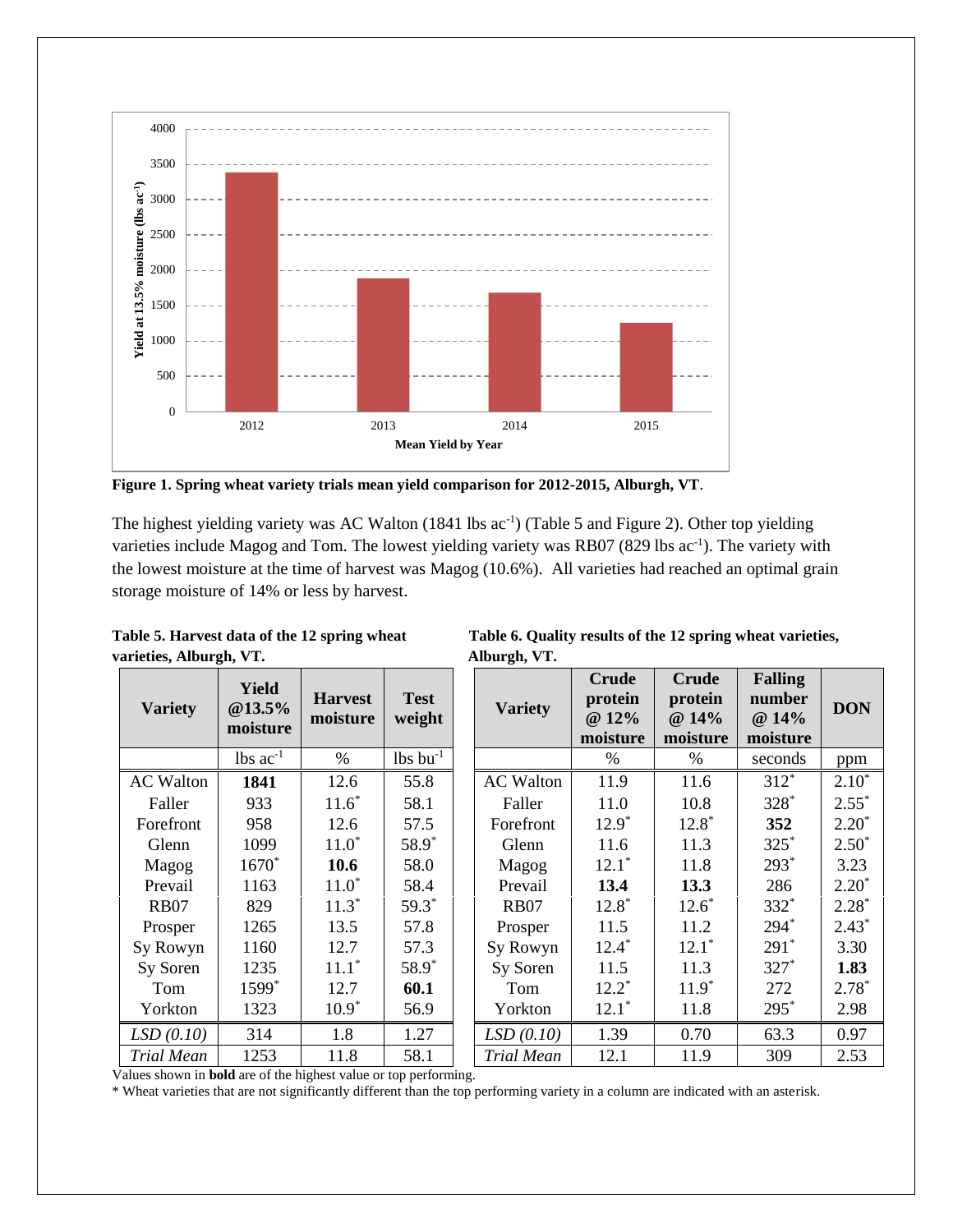

**Figure 2. Yield and protein concentrations of 12 spring wheat varieties, Alburgh, VT.** Varieties with the same letter did not differ significantly.

The common measures used by commercial mills to evaluate wheat quality are: grain protein, falling number, test weight, and mycotoxin (DON) content. The variety with the highest protein content was Prevail (13.4% at 12% moisture) (Table 6 and Figure 2). Six other varieties (Forefront, RB07, Sy Rowan, Tom, Magog, and Yorkton) had protein levels that met or exceeded industry standards of 12-14%. The highest yield variety AC Walton was just below this standard at 11.9%. All twelve varieties trialed had falling numbers that were above 250 seconds. The highest falling number was Forefront (352 seconds) and the lowest was Tom (272 seconds). The variety Tom had the highest test weight of 60.1 lbs bu<sup>-1</sup>. The varieties Glenn, RB07, and Sy Soren had statistically similar test weight. While AC Walton had the highest yield, it was the only one of the 12 spring wheat varieties trialed that did not reach the optimal 56 to 60 lb bu<sup>-1</sup> test weight for wheat. All of the spring wheat varieties trialed were above the FDA's 1ppm DON limit (Table 6; Figure 3). The lowest DON level in Alburgh was Sy Soren (1.83 ppm).